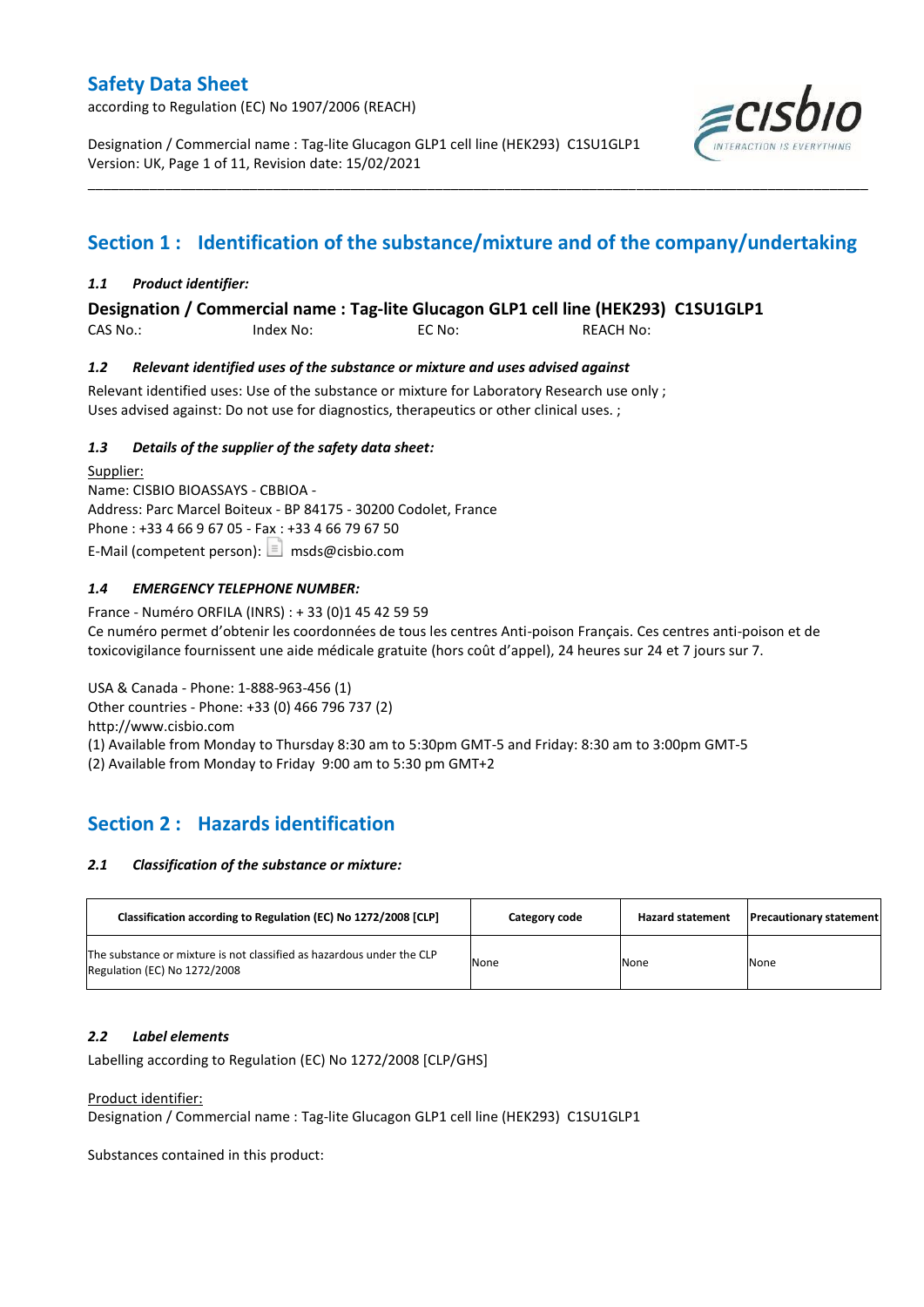according to Regulation (EC) No 1907/2006 (REACH)

Designation / Commercial name : Tag-lite Glucagon GLP1 cell line (HEK293) C1SU1GLP1 Version: UK, Page 2 of 11, Revision date: 15/02/2021



Hazard pictograms

Signal word:

Hazard and precautionary statements:

#### *2.3 Other hazards*

The mixture does not contain substances classified as 'Substances of Very High Concern' (SVHC) >= 0.1% published by the European CHemicals Agency (ECHA) under article 57 of REACH. The mixture satisfies neither the PBT nor the vPvB criteria for mixtures in accordance with annexe XIII of the REACH regulations EC 1907/2006. ; Adverse human health effects and symptoms:

\_\_\_\_\_\_\_\_\_\_\_\_\_\_\_\_\_\_\_\_\_\_\_\_\_\_\_\_\_\_\_\_\_\_\_\_\_\_\_\_\_\_\_\_\_\_\_\_\_\_\_\_\_\_\_\_\_\_\_\_\_\_\_\_\_\_\_\_\_\_\_\_\_\_\_\_\_\_\_\_\_\_\_\_\_\_\_\_\_\_\_\_\_\_\_\_\_\_\_\_\_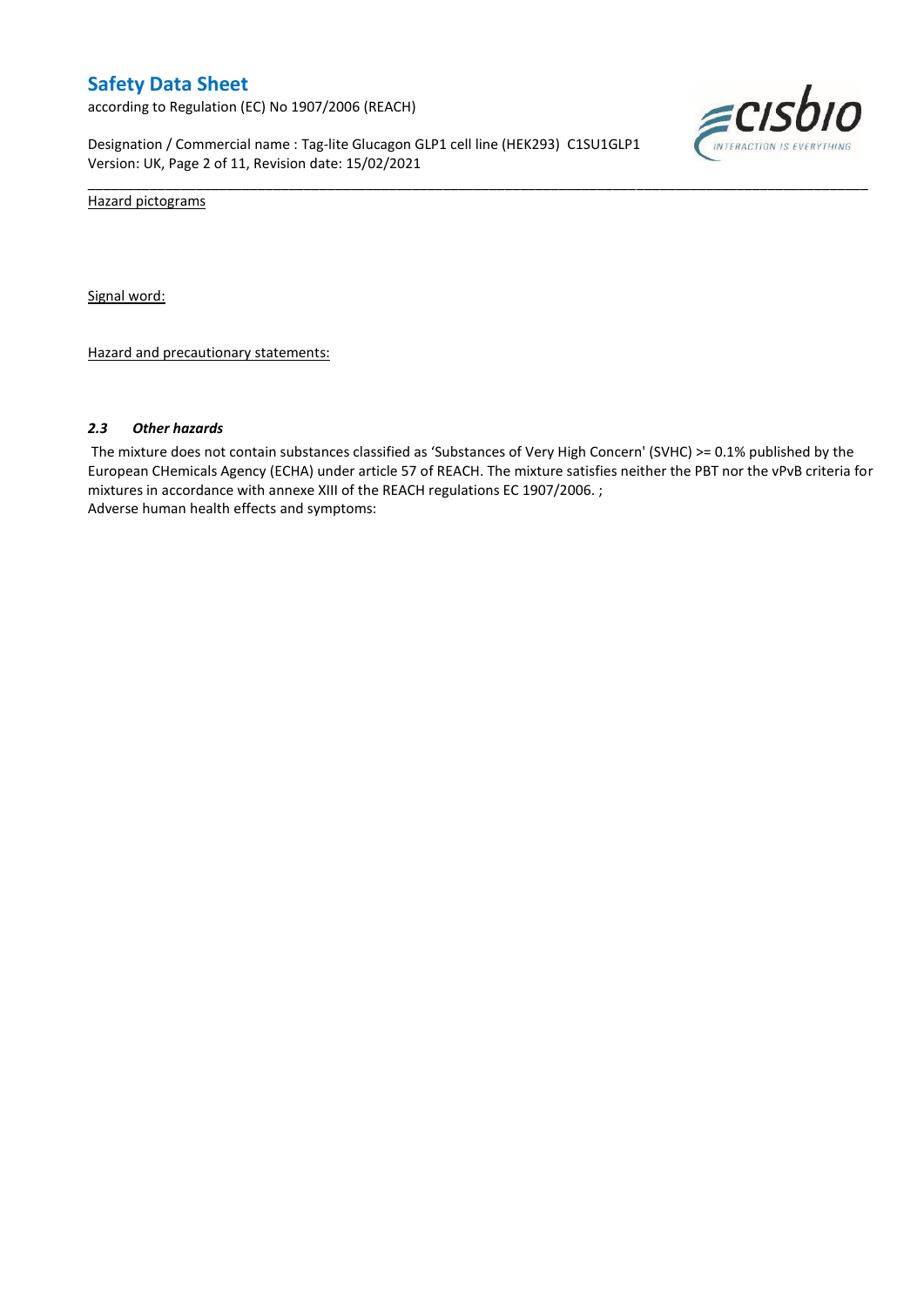according to Regulation (EC) No 1907/2006 (REACH)

Designation / Commercial name : Tag-lite Glucagon GLP1 cell line (HEK293) C1SU1GLP1 Version: UK, Page 3 of 11, Revision date: 15/02/2021



## **Section 3 : Composition/information on ingredients**

#### *3.2 Mixtures*

Hazardous ingredients:

This mixture does not contain any hazardous substances at the concentration limits given in Regulation (EC) No. 1272/2008 and OSHA Hazard Communication Standard 29 CFR 1910.1200.

\_\_\_\_\_\_\_\_\_\_\_\_\_\_\_\_\_\_\_\_\_\_\_\_\_\_\_\_\_\_\_\_\_\_\_\_\_\_\_\_\_\_\_\_\_\_\_\_\_\_\_\_\_\_\_\_\_\_\_\_\_\_\_\_\_\_\_\_\_\_\_\_\_\_\_\_\_\_\_\_\_\_\_\_\_\_\_\_\_\_\_\_\_\_\_\_\_\_\_\_\_

Additional information:

Full text of H- and EUH-phrases: see SECTION 16.

## **Section 4 : First aid measures**

### *4.1 Description of first aid measures*

**General information**:Do not leave affected person unattended. ; Remove affected person from the danger area and lay down. ;

**Following inhalation**:In case of respiratory tract irritation, consult a physician. ; Provide fresh air. ;

**Following skin contact**:After contact with skin, wash immediately with water ; Remove contaminated clothing ;

**Following eye contact**:After contact with the eyes, rinse with water with the eyelids open for a sufficient length of time, then consult an ophthalmologist immediately. ;

**Following ingestion**:Do NOT induce vomiting. ; Give nothing to eat or drink. ; If accidentally swallowed rinse the mouth with plenty of water (only if the person is conscious) and obtain immediate medical attention. ; **Self-protection of the first aider**:

#### *4.2 Most important symptoms and effects, both acute and delayed*

Symptoms:No known symptoms to date. ; Effects:

#### *4.3 Indication of any immediate medical attention and special treatment needed*

Notes for the doctor:

### **Section 5 : Firefighting measures**

#### *5.1 Extinguishing media:*

**Suitable extinguishing media**:This product is not flammable. Use extinguishing agent suitable for type of surrounding fire ;

### *5.2 Special hazards arising from the substance or mixture*

Hazardous combustion products:/

### *5.3 Advice for fire-fighters*

Wear Protective clothing.;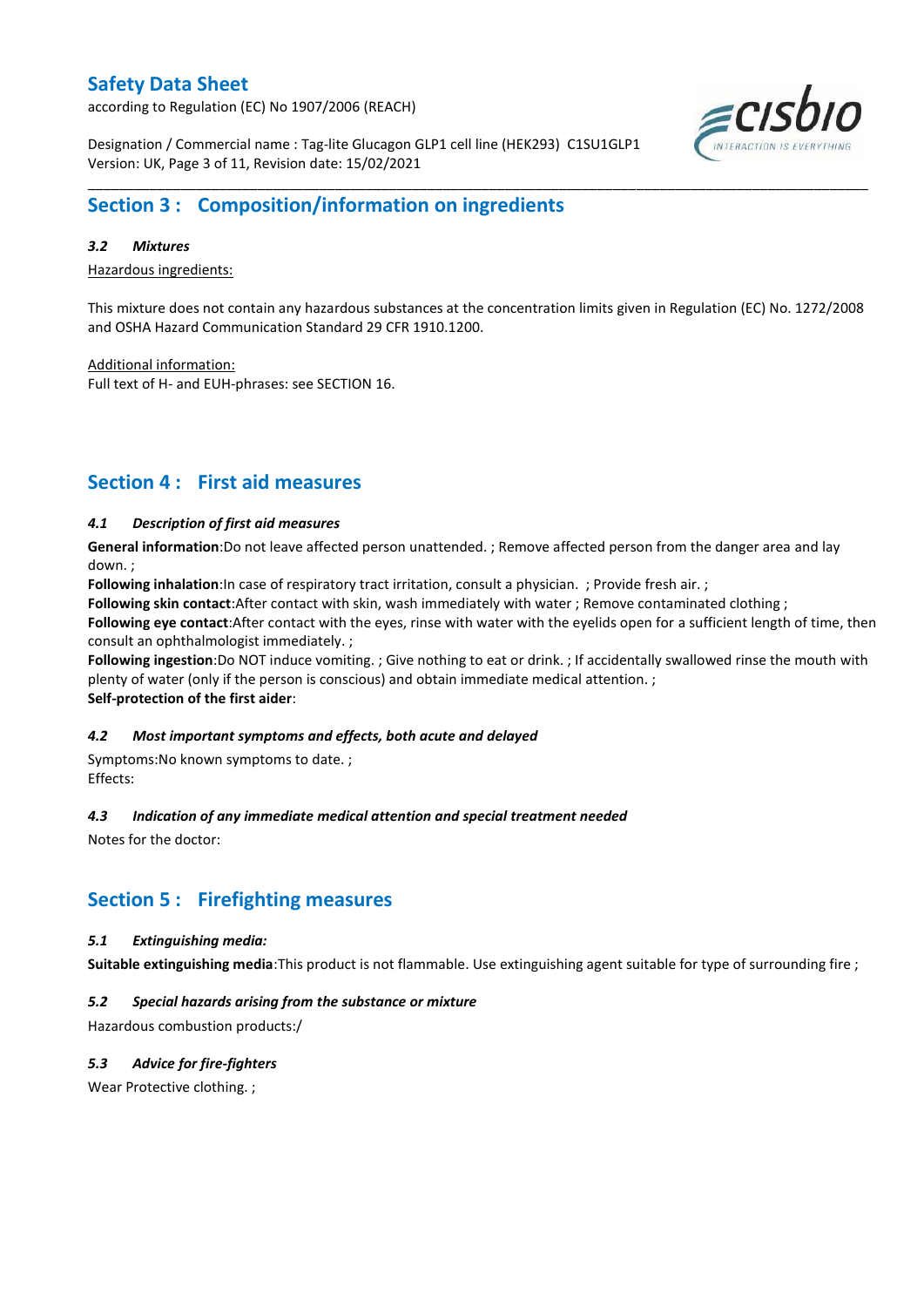according to Regulation (EC) No 1907/2006 (REACH)

Designation / Commercial name : Tag-lite Glucagon GLP1 cell line (HEK293) C1SU1GLP1 Version: UK, Page 4 of 11, Revision date: 15/02/2021



## **Section 6 : Accidental release measures**

### *6.1 Personal precautions, protective equipment and emergency procedures*

Emergency procedures: Provide adequate ventilation. ; Emergency procedures: Remove persons to safety. ; Personal precautions: Use personal protection equipment (see section 8). ;

\_\_\_\_\_\_\_\_\_\_\_\_\_\_\_\_\_\_\_\_\_\_\_\_\_\_\_\_\_\_\_\_\_\_\_\_\_\_\_\_\_\_\_\_\_\_\_\_\_\_\_\_\_\_\_\_\_\_\_\_\_\_\_\_\_\_\_\_\_\_\_\_\_\_\_\_\_\_\_\_\_\_\_\_\_\_\_\_\_\_\_\_\_\_\_\_\_\_\_\_\_

### *6.2 Environmental precautions*

Do not allow to enter into surface water or drains. ; Ensure all waste water is collected and treated via a waste water treatment plant. ;

### *6.3 Methods and material for containment and cleaning up*

For cleaning up:Suitable material for taking up: Absorbing material, organic ; Other information:

### *6.4 Reference to other sections*

Additional information:

# **Section 7 : Handling and storage**

### *7.1 Precautions for safe handling*

### Protective measures:

Advice on safe handling:Avoid contact with skin, eyes and clothes. ; Avoid: Eye contact ; Avoid: Generation/formation of aerosols ; Avoid: Skin contact ; Avoid: inhalation ; In the immediate working surroundings there must be: Emergency shower installed ; In the immediate working surroundings there must be: Provide eye shower and label its location conspicuously ; Wash contaminated clothing immediately. ;

Fire preventions:

Do not eat, drink or smoke in areas where reagents are handled. ; Do not pipet by mouth ; Wear suitable one-way gloves at work ;

Advice on general occupational hygiene

Handle in accordance with good industrial hygiene and safety practice ; Observe technical data sheet. ; Remove contaminated, saturated clothing. ; Wash hands before breaks and after work. ;

### *7.2 Conditions for safe storage, including any incompatibilities*

Technical measures and storage conditions: Requirements for storage rooms and vessels:Keep container tightly closed. ; Keep-store only in original container or in properly labeled containers ; Hints on storage assembly: Materials to avoid: Further information on storage conditions:

### *7.3 Specific end uses:*

Recommendations on specific end uses: Observe technical data sheet. ;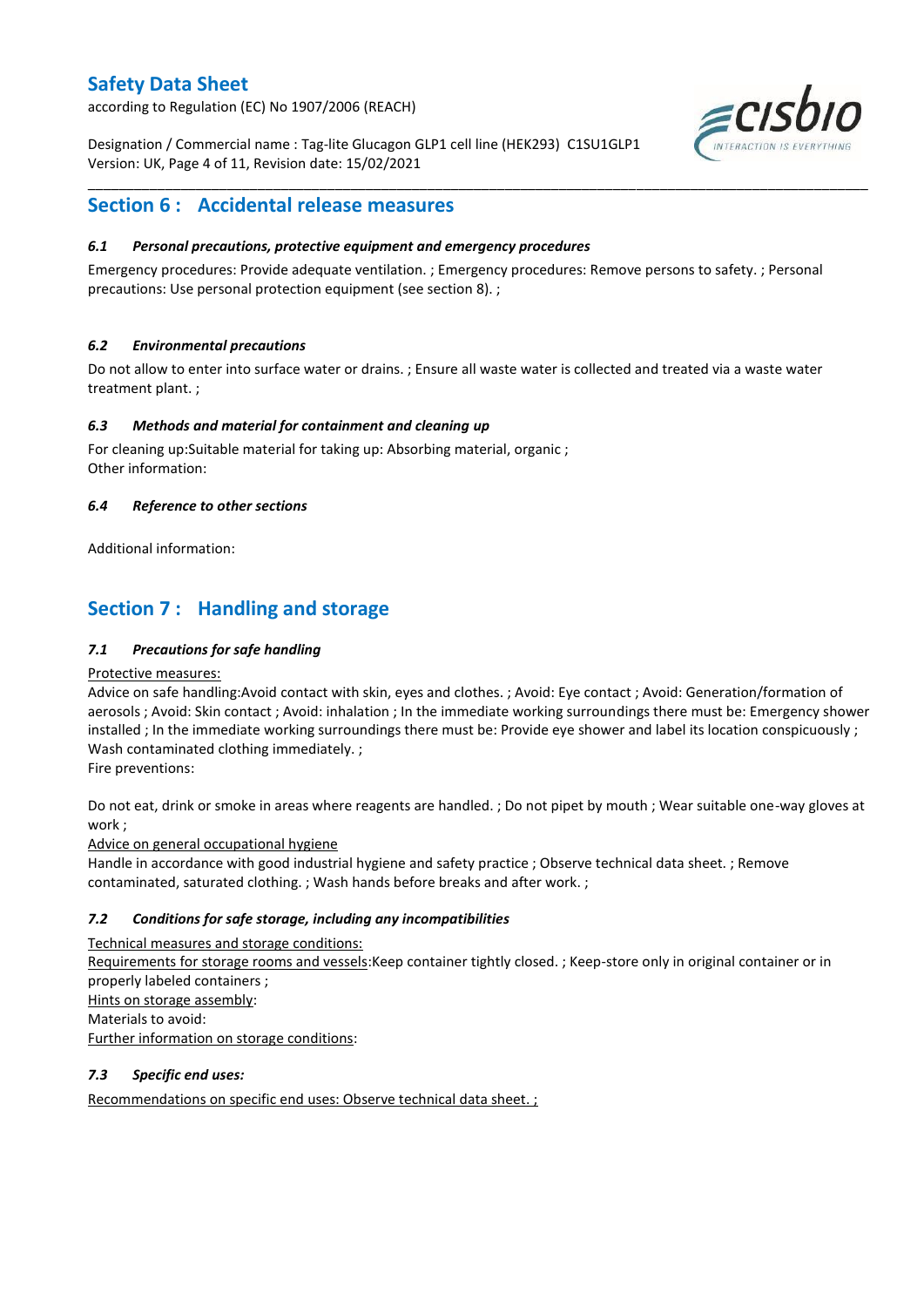according to Regulation (EC) No 1907/2006 (REACH)

Designation / Commercial name : Tag-lite Glucagon GLP1 cell line (HEK293) C1SU1GLP1 Version: UK, Page 5 of 11, Revision date: 15/02/2021

\_\_\_\_\_\_\_\_\_\_\_\_\_\_\_\_\_\_\_\_\_\_\_\_\_\_\_\_\_\_\_\_\_\_\_\_\_\_\_\_\_\_\_\_\_\_\_\_\_\_\_\_\_\_\_\_\_\_\_\_\_\_\_\_\_\_\_\_\_\_\_\_\_\_\_\_\_\_\_\_\_\_\_\_\_\_\_\_\_\_\_\_\_\_\_\_\_\_\_\_\_



# **Section 8 : Exposure controls/personal protection**

### *8.1 Control parameters*

Preliminary remark:

- 8.1.1 Occupational exposure limits:
	- France
	- Spain
	- **•** Germany
	- Italia
	- Greece
	- $\bullet$  UK
	- OSHA (USA)
- 8.1.2 Biological limit values (Germany):
- 8.1.3 Exposure limits at intended use (Germany):
- 8.1.4 DNEL/PNEC-values:
	- DNEL worker
	- DNEL consumer

DNEL remark:

• PNEC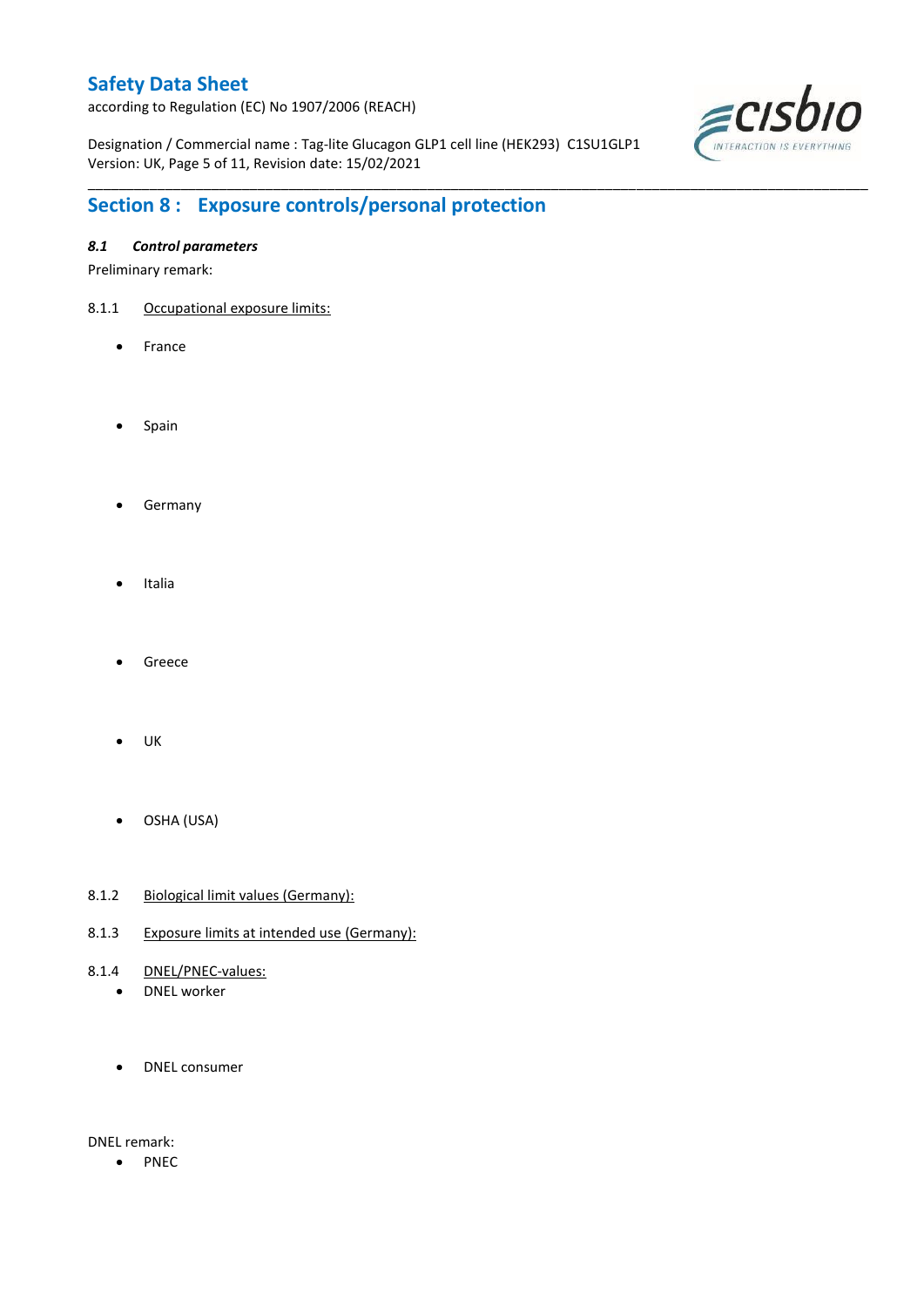according to Regulation (EC) No 1907/2006 (REACH)

Designation / Commercial name : Tag-lite Glucagon GLP1 cell line (HEK293) C1SU1GLP1 Version: UK, Page 6 of 11, Revision date: 15/02/2021



PNEC remark: Control parameters remark:

#### *8.2 Exposure controls*

- 8.2.1 Appropriate engineering controls:
- 8.2.2 Personal protective equipment:

**Eye / Face protection**: Safety glasses with side-shields ;

**Skin protection**:Gloves ; Laboratory coats ;

**Respiratory protection**:Ensure adequate ventilation ;

**Thermal hazards**:

8.2.3 Environmental exposure controls:

## **Section 9 : Physical and chemical properties**

#### *9.1 Information on basic physical and chemical properties*

### **Annearance**

| Physical state        | Liauid    |
|-----------------------|-----------|
| Colour                | Colorless |
| Odour                 |           |
| Odour threshold (ppm) |           |

\_\_\_\_\_\_\_\_\_\_\_\_\_\_\_\_\_\_\_\_\_\_\_\_\_\_\_\_\_\_\_\_\_\_\_\_\_\_\_\_\_\_\_\_\_\_\_\_\_\_\_\_\_\_\_\_\_\_\_\_\_\_\_\_\_\_\_\_\_\_\_\_\_\_\_\_\_\_\_\_\_\_\_\_\_\_\_\_\_\_\_\_\_\_\_\_\_\_\_\_\_

|                                                             |                                           | Value | Concentration<br>(mol/L) | Method | Temperature (°C) | Pressure (kPa) | Remark |
|-------------------------------------------------------------|-------------------------------------------|-------|--------------------------|--------|------------------|----------------|--------|
| pH                                                          |                                           |       |                          |        |                  |                |        |
| Melting point (°C)                                          |                                           |       |                          |        |                  |                |        |
| Freezing point (°C)                                         |                                           |       |                          |        |                  |                |        |
| Initial boiling point/boiling range (°C)                    |                                           |       |                          |        |                  |                |        |
| Flash point (°C)                                            |                                           |       |                          |        |                  |                |        |
| Evaporation rate (kg/m <sup>2</sup> /h)                     |                                           |       |                          |        |                  |                |        |
| Flammability (type: ) (%)                                   |                                           |       |                          |        |                  |                |        |
| Upper/lower<br>flammability or explosive<br>limits          | Upper explosive limit<br>(%)              |       |                          |        |                  |                |        |
|                                                             | Lower explosive limit (%)                 |       |                          |        |                  |                |        |
| Vapour pressure (kPa)                                       |                                           |       |                          |        |                  |                |        |
| Vapour density (g/cm <sup>3</sup> )                         |                                           |       |                          |        |                  |                |        |
| Densities                                                   | Density (g/cm <sup>3</sup> )              |       |                          |        |                  |                |        |
|                                                             | Relative density (g/cm <sup>3</sup> )     |       |                          |        |                  |                |        |
|                                                             | Bulk density (g/cm <sup>3</sup> )         |       |                          |        |                  |                |        |
|                                                             | Critical density (g/cm <sup>3</sup> )     |       |                          |        |                  |                |        |
| Solubility (Type: ) (g/L)                                   |                                           |       |                          |        |                  |                |        |
| Partition coefficient (log Pow)<br>n-octanol/water at pH :  |                                           |       |                          |        |                  |                |        |
| Auto-ignition temperature (°C)                              |                                           |       |                          |        |                  |                |        |
| Decomposition temperature (°C)<br>Decomposition energy : kJ |                                           |       |                          |        |                  |                |        |
| Viscosity                                                   | Viscosity, dynamic (poiseuille)           |       |                          |        |                  |                |        |
|                                                             | Viscosity, cinematic (cm <sup>3</sup> /s) |       |                          |        |                  |                |        |
| Oxidising properties                                        |                                           |       |                          |        |                  |                |        |
| <b>Explosive properties</b>                                 |                                           |       |                          |        |                  |                |        |

#### *9.2 Other information:*

No other relevant data available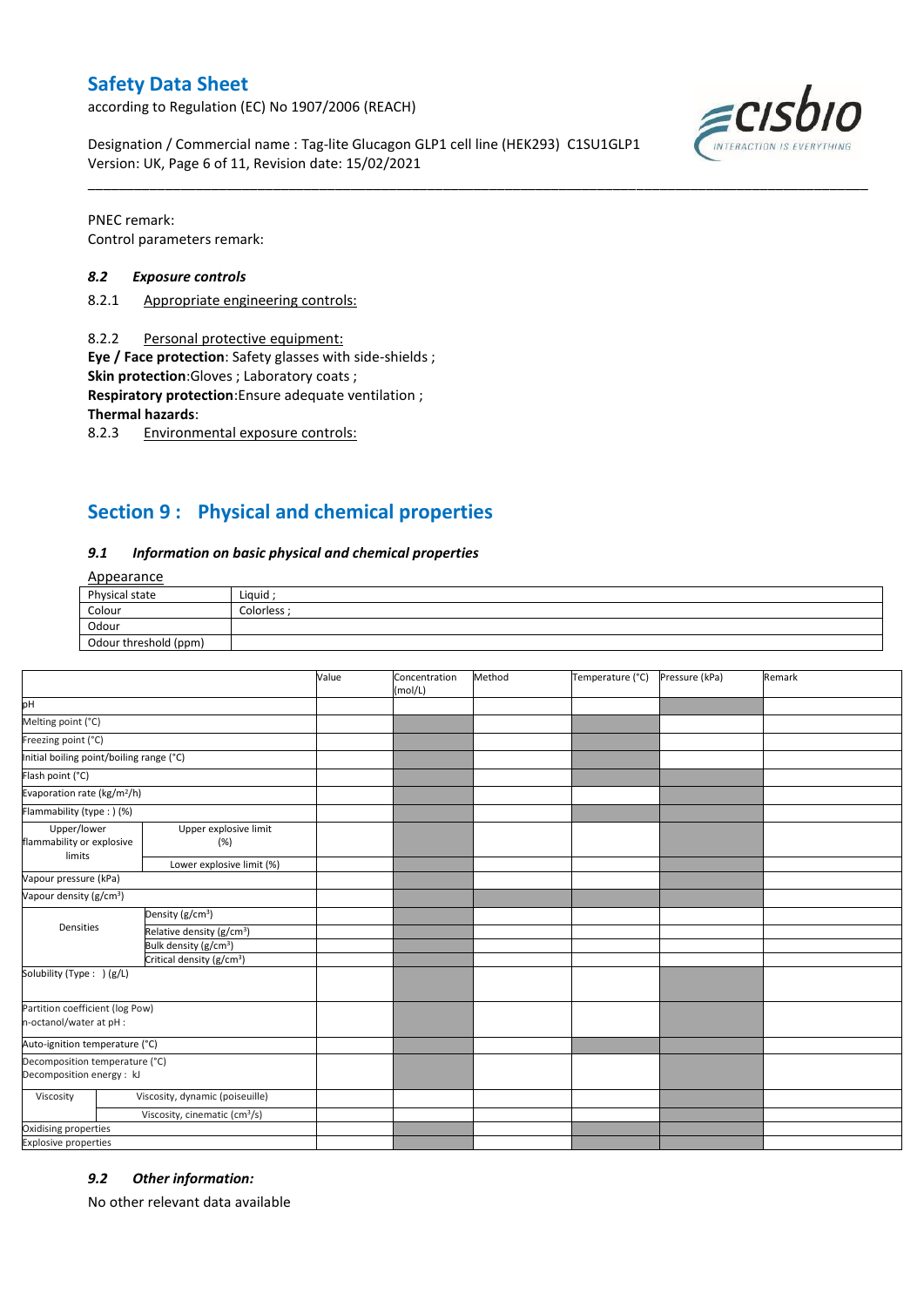according to Regulation (EC) No 1907/2006 (REACH)

Designation / Commercial name : Tag-lite Glucagon GLP1 cell line (HEK293) C1SU1GLP1 Version: UK, Page 7 of 11, Revision date: 15/02/2021



## **Section 10 : Stability and reactivity**

- *10.1 Reactivity* This material is considered to be non-reactive under normal use conditions. ;
- *10.2 Chemical stability*
- *10.3 Possibility of hazardous reactions*
- *10.4 Conditions to avoid:*
- *10.5 Incompatible materials:*

#### *10.6 Hazardous decomposition products:*

Does not decompose when used for intended uses. ; Thermal decomposition can lead to the escape of irritating gases and vapors. ;

\_\_\_\_\_\_\_\_\_\_\_\_\_\_\_\_\_\_\_\_\_\_\_\_\_\_\_\_\_\_\_\_\_\_\_\_\_\_\_\_\_\_\_\_\_\_\_\_\_\_\_\_\_\_\_\_\_\_\_\_\_\_\_\_\_\_\_\_\_\_\_\_\_\_\_\_\_\_\_\_\_\_\_\_\_\_\_\_\_\_\_\_\_\_\_\_\_\_\_\_\_

## **Section 11 : Toxicological information**

Toxicokinetics, metabolism and distribution

### *11.1 Information on toxicological effects*

#### **Substances**

**Acute toxicity**

Animal data: Acute oral toxicity:

Acute dermal toxicity:

Acute inhalative toxicity:

Practical experience / human evidence: Assessment / Classification: General Remark:

#### **Skin corrosion/irritation**

Animal data:

In-vitro skin test method: In-vitro skin test result: Assessment / Classification:

#### **Eye damage/irritation**

Animal data:

In vitro eye test method: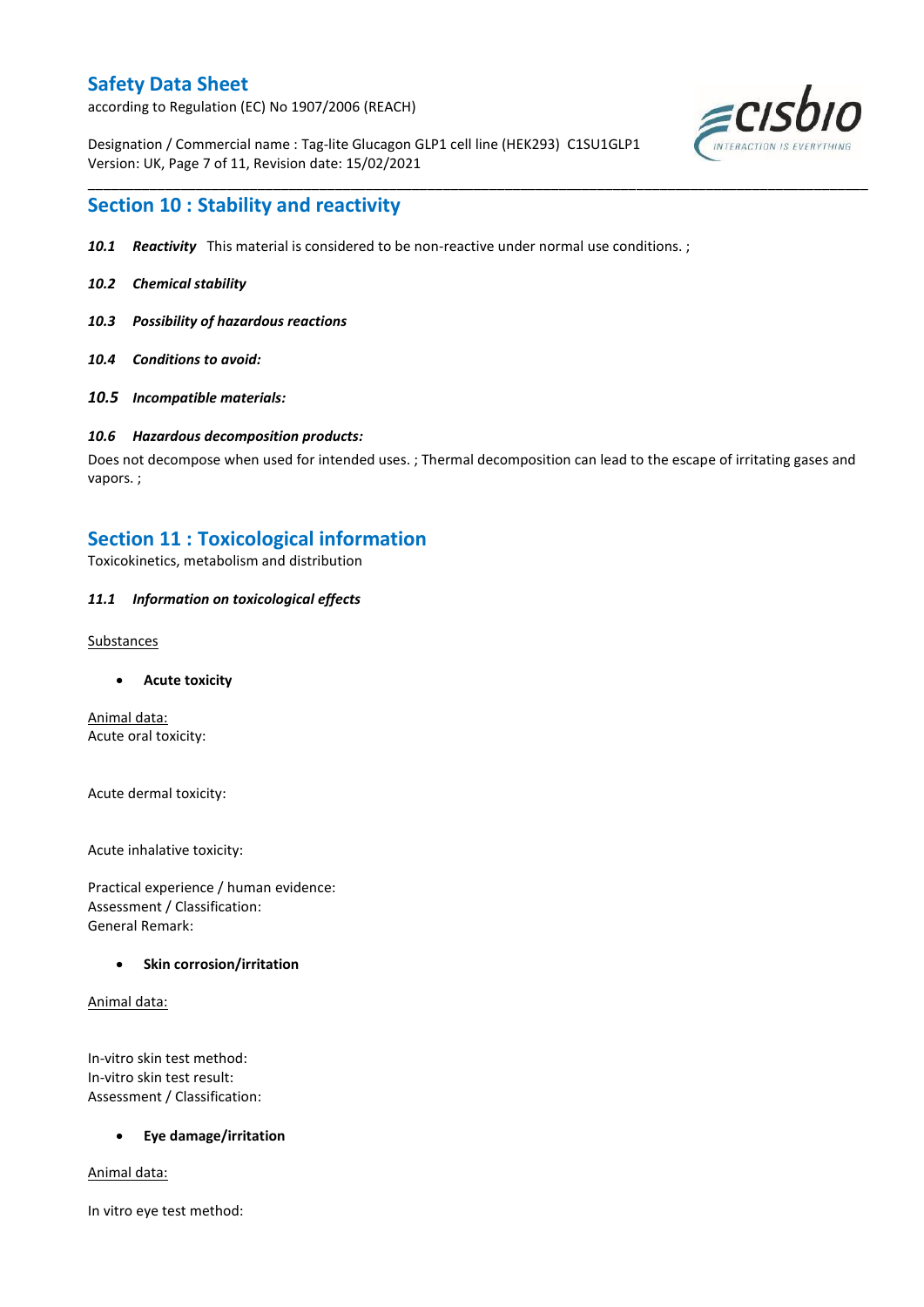according to Regulation (EC) No 1907/2006 (REACH)

Designation / Commercial name : Tag-lite Glucagon GLP1 cell line (HEK293) C1SU1GLP1 Version: UK, Page 8 of 11, Revision date: 15/02/2021

\_\_\_\_\_\_\_\_\_\_\_\_\_\_\_\_\_\_\_\_\_\_\_\_\_\_\_\_\_\_\_\_\_\_\_\_\_\_\_\_\_\_\_\_\_\_\_\_\_\_\_\_\_\_\_\_\_\_\_\_\_\_\_\_\_\_\_\_\_\_\_\_\_\_\_\_\_\_\_\_\_\_\_\_\_\_\_\_\_\_\_\_\_\_\_\_\_\_\_\_\_

In vitro eye test result: Assessment / Classification:

### **CMR effects (carcinogenity, mutagenicity and toxicity for reproduction)**

o Germ cell mutagenicity:

Animal data:

Assessment / Classification:

o Carcinogenicity

Practical experience / human evidence: Animal data:

Other information: Assessment / Classification:

o Reproductive toxicity

Practical experience / human evidence: Animal data:

Other information: Assessment / Classification:

Overall assessment on CMR properties:

- **Specific target organ toxicity (single exposure)**
	- o STOT SE 1 and 2

Animal data:

Other information:

o STOT SE 3

Practical experience / human evidence:

Other information: Assessment / Classification:

**Specific target organ toxicity (repeated exposure)**

Practical experience / human evidence: Animal data:

Assessment / Classification: Other information

**Aspiration hazard**

Practical experience / human evidence:

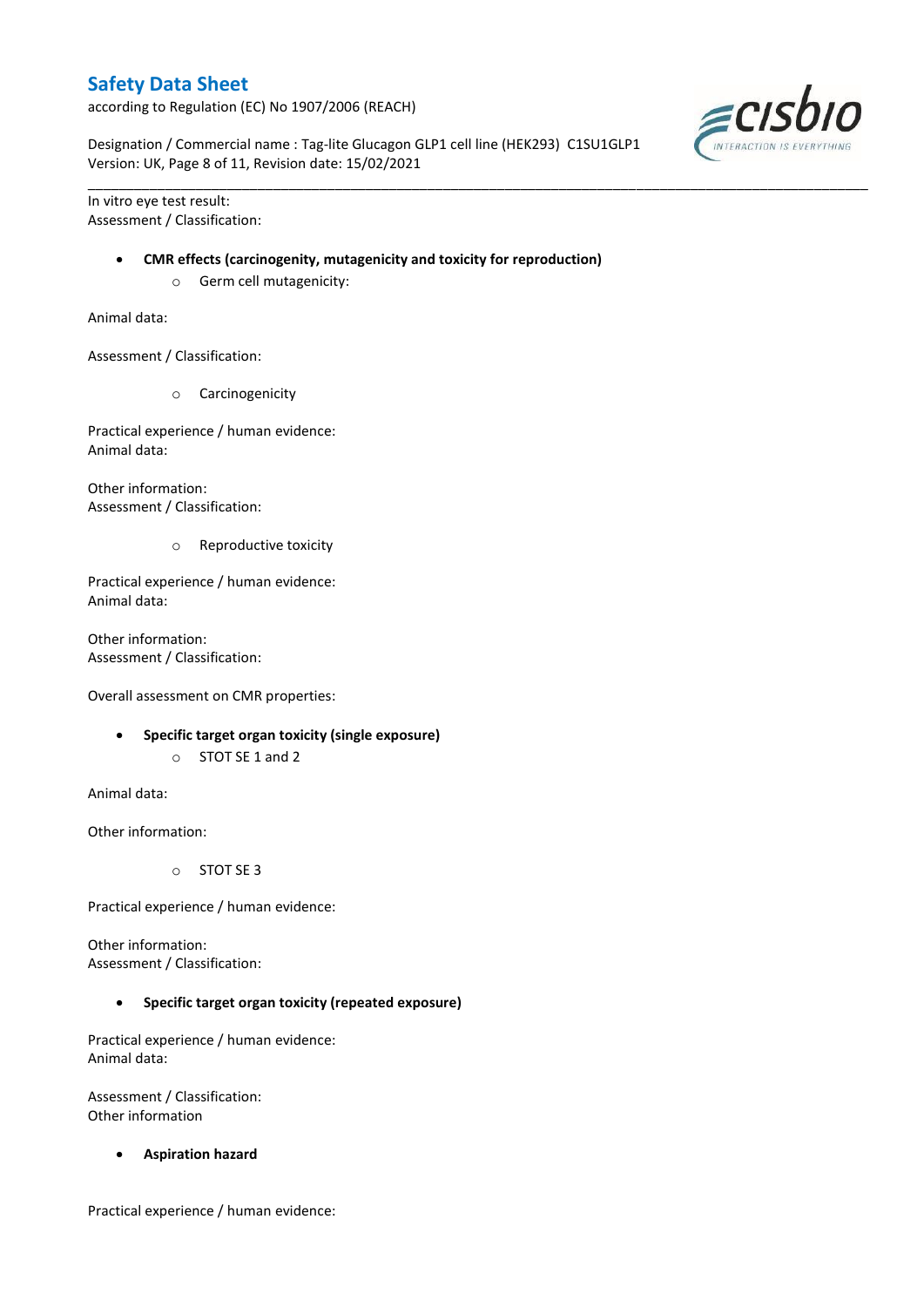according to Regulation (EC) No 1907/2006 (REACH)

Designation / Commercial name : Tag-lite Glucagon GLP1 cell line (HEK293) C1SU1GLP1 Version: UK, Page 9 of 11, Revision date: 15/02/2021



Experimental data: viscosity data: see SECTION 9. Assessment / Classification: Remark:

11.1.1 Mixtures No toxicological information is available for the mixture itself

## **Section 12 : Ecological information**

In case that test data regarding one endpoint/differentiation exist for the mixture itself, the classification is carried out according to the substance criteria (excluding biodegradation and bioaccumulation). If no test data exist, the criteria for mixture classification has to be used (calculation method); in this case the toxicological data of the ingredients are shown.

\_\_\_\_\_\_\_\_\_\_\_\_\_\_\_\_\_\_\_\_\_\_\_\_\_\_\_\_\_\_\_\_\_\_\_\_\_\_\_\_\_\_\_\_\_\_\_\_\_\_\_\_\_\_\_\_\_\_\_\_\_\_\_\_\_\_\_\_\_\_\_\_\_\_\_\_\_\_\_\_\_\_\_\_\_\_\_\_\_\_\_\_\_\_\_\_\_\_\_\_\_

### *12.1 Aquatic toxicity:*

Acute (short-term) fish toxicity

Chronic (long-term) fish toxicity

Acute (short-term) toxicity to crustacea

Chronic (long-term) toxicity to crustacea

Acute (short-term) toxicity to algae and cyanobacteria

Toxicity to microorganisms and other aquatic plants / organisms

Assessment / Classification:

### *12.2 Persistence and degradability*

Biodegradation:

Abiotic Degradation:

Assessment / Classification:

### *12.3 Bioaccumulative potential*

Bioconcentration factor (BCF):

*12.4 Mobility in soil*

### *12.5 Results of PBT and vPvB assessment*

#### *12.6 Other adverse effects:*

Additional ecotoxicological information: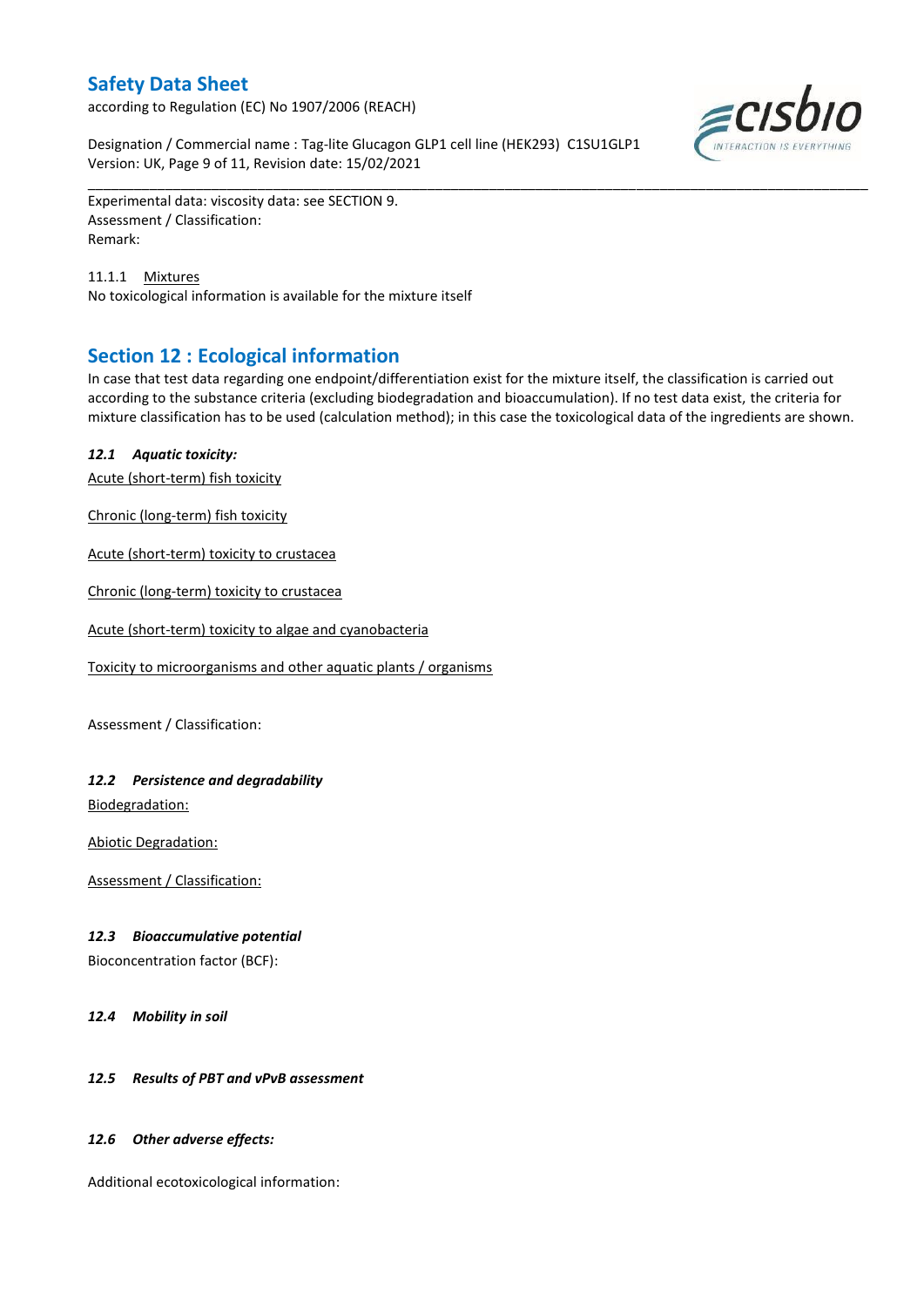according to Regulation (EC) No 1907/2006 (REACH)

Designation / Commercial name : Tag-lite Glucagon GLP1 cell line (HEK293) C1SU1GLP1 Version: UK, Page 10 of 11, Revision date: 15/02/2021



## **Section 13 : Disposal considerations**

### *13.1 Waste treatment methods*

Waste treatment options:Dispose of waste according to applicable legislation. ;

# **Section 14 : Transport information**

ADR/RID/AND/IMDG/IATA

| UN No.                     |  |
|----------------------------|--|
| UN Proper shipping name    |  |
| Transport hazard class(es) |  |
| Hazard label(s)            |  |
| Packing group              |  |

\_\_\_\_\_\_\_\_\_\_\_\_\_\_\_\_\_\_\_\_\_\_\_\_\_\_\_\_\_\_\_\_\_\_\_\_\_\_\_\_\_\_\_\_\_\_\_\_\_\_\_\_\_\_\_\_\_\_\_\_\_\_\_\_\_\_\_\_\_\_\_\_\_\_\_\_\_\_\_\_\_\_\_\_\_\_\_\_\_\_\_\_\_\_\_\_\_\_\_\_\_

#### *Transport in bulk according to Annex II of MARPOL 73/78 and the IBC Code*

| Land transport (ADR/RID)                                             |                                               |
|----------------------------------------------------------------------|-----------------------------------------------|
| <b>Classification code ADR:</b>                                      | Special Provisions for ADR/RID:               |
| Limited quantities for ADR/RID:                                      | <b>Excepted Quantities for ADR/RID:</b>       |
| Packing Instructions for ADR/RID:                                    | Special packing provisions for ADR/RID:       |
| Mixed packing provisions:                                            |                                               |
| Portable tanks and bulk containers Instructions:                     |                                               |
| Portable tanks and bulk containers Special Provisions:               |                                               |
| <b>ADR Tank Code:</b>                                                | ADR Tank special provisions:                  |
| Vehicle for tank carriage:                                           |                                               |
| Special provisions for carriage Packages:                            |                                               |
| Special provisions for carriage Bulk:                                |                                               |
| Special provisions for carriage for loading, unloading and handling: |                                               |
| Special Provisions for carriage Operation:                           |                                               |
| Hazard identification No:                                            | Transport category (Tunnel restriction code): |
|                                                                      |                                               |
| Sea transport (IMDG)                                                 |                                               |
| Marine Pollutant:                                                    | Subsidiary risk(s) for IMDG:                  |
| Packing provisions for IMDG:                                         | Limited quantities for IMDG:                  |
| Packing instructions for IMDG:                                       | <b>IBC</b> Instructions:                      |
| <b>IBC Provisions:</b>                                               | IMO tank instructions:                        |
| UN tank instructions:                                                | Tanks and bulk Provisions:                    |
| EmS:                                                                 | Stowage and segregation for IMDG:             |
| Properties and observations:                                         |                                               |
| Inland waterway transport (ADN)                                      |                                               |
| <b>Classification Code ADN:</b>                                      | <b>Special Provisions ADN:</b>                |
| Limited quantities ADN:                                              | <b>Excepted quantities ADN:</b>               |
| Carriage permitted:                                                  | Equipment required:                           |
| Provisions concerning loading and unloading:                         | Provisions concerning carriage:               |
| Number of blue cones/lights:                                         | Remark:                                       |
| Air transport (ICAO-TI / IATA-DGR)                                   |                                               |
| Subcidiary rick for IATA.                                            | Evranted quantity for IATA.                   |

Subsidiary risk for IATA: Excepted quantity for IATA: Passenger and Cargo Aircraft Limited Quantities Packing Instructions: Passenger and Cargo Aircraft Limited Quantities Maximal Net Quantity :